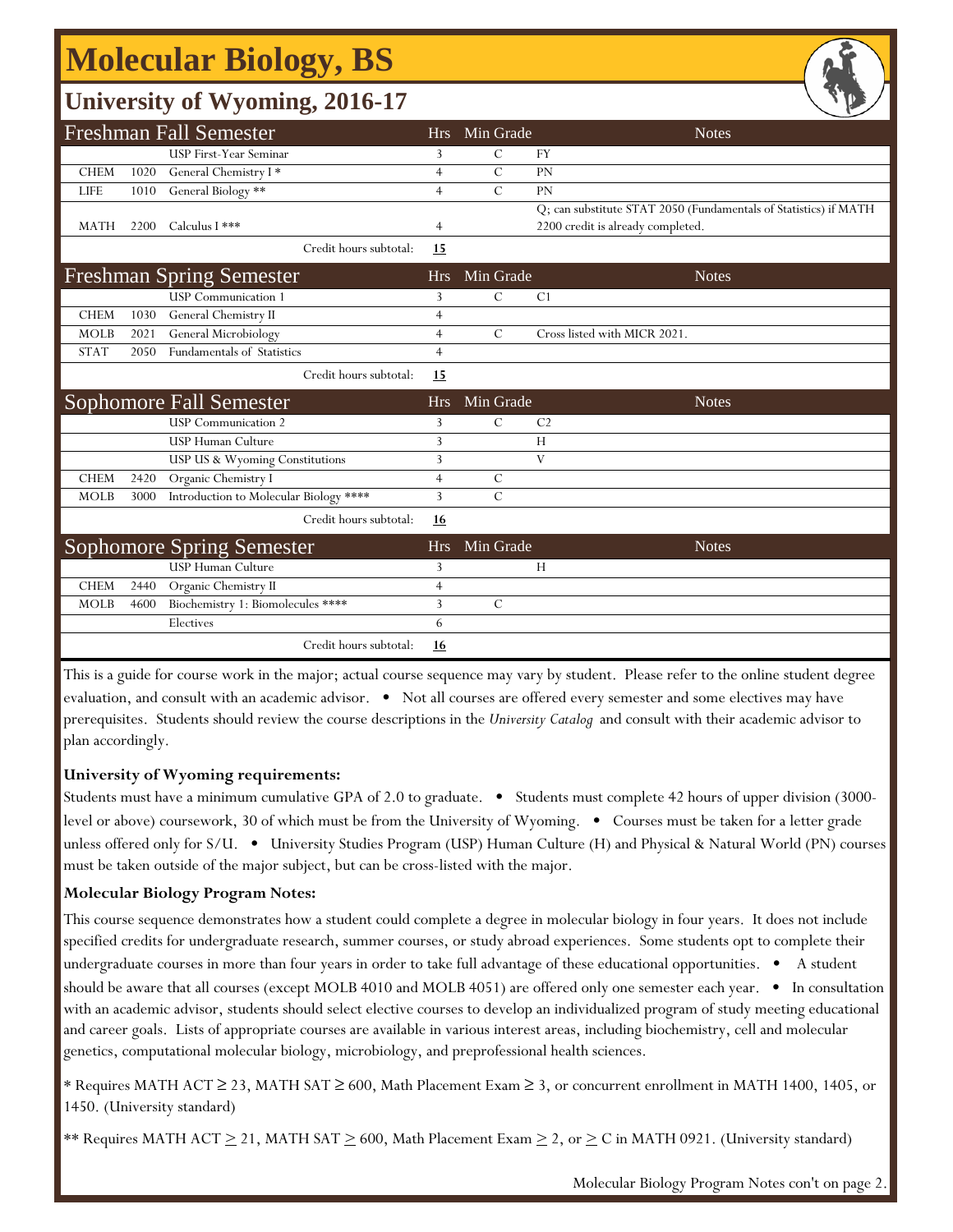## **Molecular Biology, BS**

### **University of Wyoming, 2016-17**

|             |      | <b>Junior Fall Semester</b>                |                | Hrs Min Grade                   | <b>Notes</b>                                                 |
|-------------|------|--------------------------------------------|----------------|---------------------------------|--------------------------------------------------------------|
| <b>LIFE</b> | 3050 | Genetics                                   | $\overline{4}$ |                                 |                                                              |
| <b>MOLB</b> | 4485 | Computers in Biology ****                  | $\mathbf{1}$   |                                 |                                                              |
| <b>MOLB</b> | 4610 | Biochem 2: Bioenergetics & Metabolism **** | 3              | $\mathcal{C}$                   |                                                              |
| <b>PHYS</b> | 1110 | General Physics I                          | $\overline{4}$ |                                 |                                                              |
|             |      | Elective                                   | 3              |                                 |                                                              |
|             |      | Credit hours subtotal:                     | 15             |                                 |                                                              |
|             |      | <b>Junior Spring Semester</b>              | <b>Hrs</b>     | Min Grade                       | <b>Notes</b>                                                 |
| <b>MOLB</b> | 4320 | Investigations in Molecular Biology ****   | $\overline{4}$ | $\mathcal{C}$<br>C <sub>3</sub> |                                                              |
| <b>MOLB</b> | 4615 | Biochemistry 3: Molecular Mechanisms ****  | 3              |                                 |                                                              |
| <b>PHYS</b> | 1120 | General Physics II                         | $\overline{4}$ |                                 |                                                              |
|             |      | Spring Advanced MOLB Core Course OR        |                |                                 |                                                              |
|             |      | MOLB Elective *****                        | 3              |                                 |                                                              |
|             |      | Elective                                   | 3              |                                 |                                                              |
|             |      | Credit hours subtotal:                     | 17             |                                 |                                                              |
|             |      | <b>Senior Fall Semester</b>                | <b>Hrs</b>     | Min Grade                       | <b>Notes</b>                                                 |
| <b>MOLB</b> | 4050 | Student Seminar ****                       | 1              | Offered S/U only.               |                                                              |
|             |      | Fall Advanced MOLB Core Course OR MOLB     |                |                                 |                                                              |
|             |      | Elective ******                            | 3              |                                 |                                                              |
|             |      | MOLB Electives ******                      | $\overline{4}$ |                                 |                                                              |
|             |      | Electives                                  | 5              |                                 |                                                              |
|             |      | Credit hours subtotal:                     | 13             |                                 |                                                              |
|             |      | <b>Senior Spring Semester</b>              | <b>Hrs</b>     | Min Grade                       | <b>Notes</b>                                                 |
|             |      |                                            |                |                                 | Offered S/U only; can substitute MOLB 4052 (Summer Seminar), |
| <b>MOLB</b> | 4051 | Departmental Seminar ****                  | 1              | also offered S/U only.          |                                                              |
|             |      | Spring Advanced MOLB Core Course OR        |                |                                 |                                                              |
|             |      | <b>MOLB Elective *****</b>                 | 3              |                                 |                                                              |
|             |      | <b>Upper Division Electives</b>            | 6              |                                 |                                                              |
|             |      | Electives                                  | $\overline{3}$ |                                 |                                                              |
|             |      | Credit hours subtotal:                     | 13             |                                 |                                                              |
|             |      | <b>TOTAL CREDIT HOURS:</b>                 | <u>120</u>     |                                 |                                                              |

#### **Molecular Biology Program Notes con't:**

\*\*\* Requires MATH ACT  $\geq$  27, MATH SAT  $\geq$  600, Math Placement Exam  $\geq$  5, or  $\geq$  C in MATH 1405 or 1450. (University standard)

\*\*\*\* **Molecular Biology Core Courses** (22 hours).

\*\*\*\*\* **Spring Semester MOLB Electives or Advanced MOLB Core Courses** (see notes on page 3): Choose from the following. NOTE: MOLB 4440 and 4450 may be applied to the Advanced MOLB Core or the MOLB Elective requirements, but not to both.

| <b>MOLB</b> 4010 | Laboratory Research in MOLB (max 3 hrs) |
|------------------|-----------------------------------------|
| <b>MOLB 4100</b> | Clinical Biochemistry (3 hrs)           |

MOLB 4440 Microbial Genetics (3 hrs)

MOLB 4450 Cell & Developmental Genetics (3 hrs)

\*\*\*\*\*\* **Fall Semester MOLB Electives or Advanced MOLB Core Courses** (see notes on page 3): Choose from the following. NOTE: MOLB 4670 may be applied to the Advanced MOLB Core or the MOLB Elective requirements, but not to both.

| MOLB 4010 | Laboratory Research in MOLB (max 3 hrs) | <b>MOLB 4460</b> | Microbial Physiology & Metabolism (3 hrs) |
|-----------|-----------------------------------------|------------------|-------------------------------------------|
| MOLB 4260 | Quantitative Microscopy (1 hr)          | MOLB 4670        | Advanced Molecular Cell Biology (3 hrs)   |
| MOLB 4400 | Immunology (4 hrs)                      |                  |                                           |

Molecular Biology Program Notes con't on page 3.